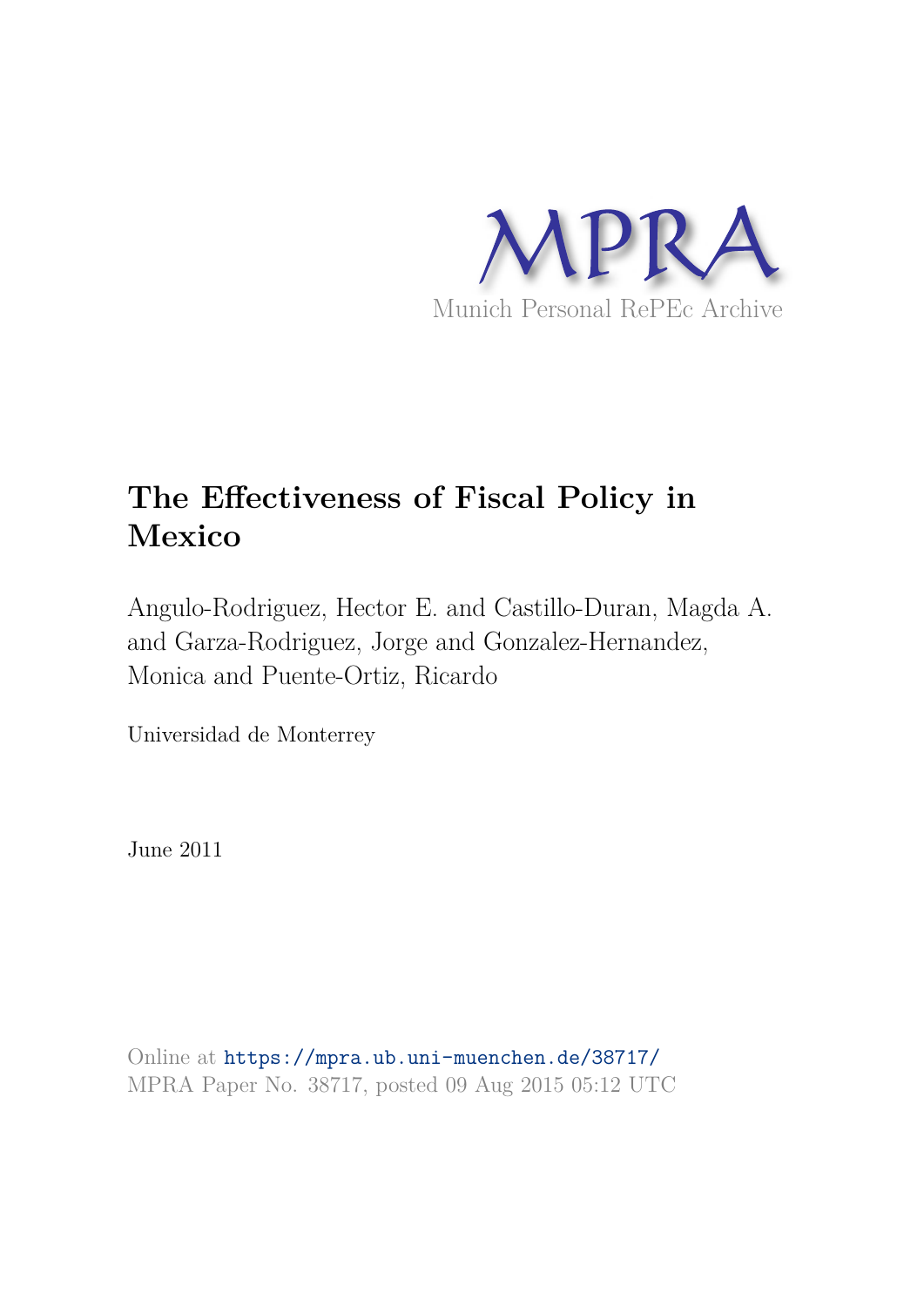# **The Effectiveness of Fiscal Policy in Mexico**

# **Hector E. Angulo-Rodriguez, Magda A. Castillo-Duran Jorge Garza-Rodriguez<sup>1</sup> , Monica G. Gonzalez-Hernandez and Ricardo Puente-Ortiz**

*Department of Economics, Universidad de Monterrey, Mexico*

**Abstract:** Using a VAR model with quarterly information for the 1980 to 2008 period, this paper studies the dynamic effects of fiscal policy on Gross Domestic Product in the Mexican economy. We find evidence of non–Keynesian effects of government expenditure on GDP in the short run. Also, we find evidence that government revenue has a significant impact on GDP only in the fourth quarter.

**Keywords**: Non-Keynesian effects; fiscal policy; fiscal consolidations; Mexico **JEL Classification Number**: E21, E62, E63, E65

### **1. Introduction**

During the last two decades there has been an increasing interest in analyzing and measuring the effectiveness of fiscal policy. The evidence so far is inconclusive since while some of the findings reveal that an expansionary fiscal policy can cause a fall in output, other findings show the opposite effect. Our study intends to analyze the effectiveness of fiscal policy for the case of Mexico, through the impact of government revenue and expenditure on GDP. We use a four–lag Vector Autoregressive model (VAR) with quarterly data from 1980 to 2008.

The ability of government's expenditure to affect production, as established by the Keynesian theory, was questioned by the Ricardian Equivalence theorem. This theorem states that, under certain conditions, if the government reduces taxes today, consumers will expect a higher tax rate in the future; inducing an increase in savings and a decrease in current consumption. A reduction in government spending generates rational expectations for a reduction in tax rates, leading to a rise in permanent income and an increase in current consumption and investment (Prammer, 2004). Thus, in contrast with the implications of the Ricardian Equivalence theorem – in which a rise in government expenditure or a tax reduction has a null effect on consumption – in the presence of non– Keynesian effects, consumers' rational expectations will lead to a negative effect on production (Prammer, 2004).

<sup>1</sup> Corresponding author. Email: jorge.garza@udem.edu.mx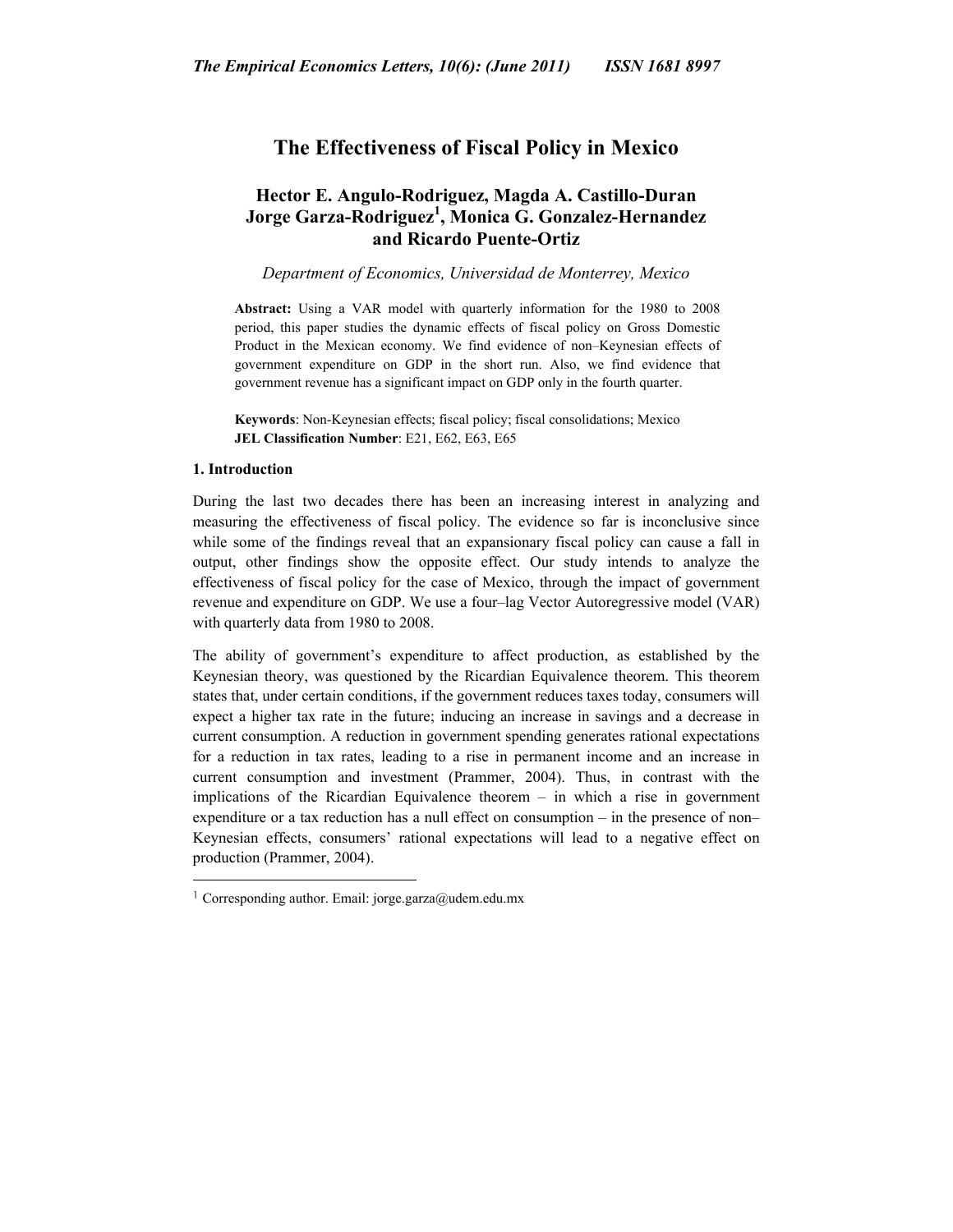The existing literature about the effects of fiscal policy focuses mainly on developed countries. However, there are recent investigations that study the effects of fiscal adjustments in developing countries. Cerda et al. (2006), through an SVAR model, find that fiscal policy was inefficient in the case of Chile during the 1833–2000 periods. Neicheva (2006) found mixed effects of Bulgaria's fiscal policy during the 1998–2004 period. Bose et al. (2007) studied the effects of disaggregated government expenditure on economic growth for a panel of 30 developing countries during the 1970's and 1980's. They found that public expenditure on education has a long–lasting effect on economic prosperity.

Cuevas (2009) studied the effects of fiscal policy for Mexico using monthly data from January 1996 to January 2008. He found that a tax cut leads to an increase in interest rates, a depreciation of the domestic currency and a long–lasting positive effect on economic activity. Also for Mexico, Antón (2005) uses a neoclassic model to find that the effects of public expenditures on growth are positive but small. He also found that the effects on welfare are always negative and very high when an increase of government expenditure as a share of GDP is financed with tax increases. The author concludes that an expansionary policy with wasteful government expenditure is costly for social welfare.

## **2. Empirical Methodology and Results**

The present study considers three variables: Gross Domestic Product (GDP), total government expenditure and total government revenue. The series are expressed in billions of real Mexican Pesos (1993=100), on a quarterly basis for the period 1980:1– 2008:4. Since the Augmented Dickey–Fuller and Phillips–Perron tests indicated that the series were not stationary, they were transformed to their first–differences, in order to limit the possibility of obtaining spurious findings. After the VAR model is estimated, we obtain the impulse response functions, which show the effect of an endogenous variable shock on itself and on the rest of the variables in the model. Then, we obtain the variance decomposition to determine what proportion of a change in each variable is due to its own innovations and what proportion is due to the shocks caused by the rest of the variables.

Following de Castro (2006), the general equation for the VAR model is:

$$
Y_i = C + \sum_{i=1}^{K} B_i Y_{t-i} + U_t
$$
\n(1)

where t is time,  $Y_t$  is the endogenous variables vector,  $B_i$  is the coefficients matrix and  $U_t$ is the residuals vector.

According to Caldara and Kamps (2008), the system, which includes GDP, government revenue and government expenditure, can be identified in the following way: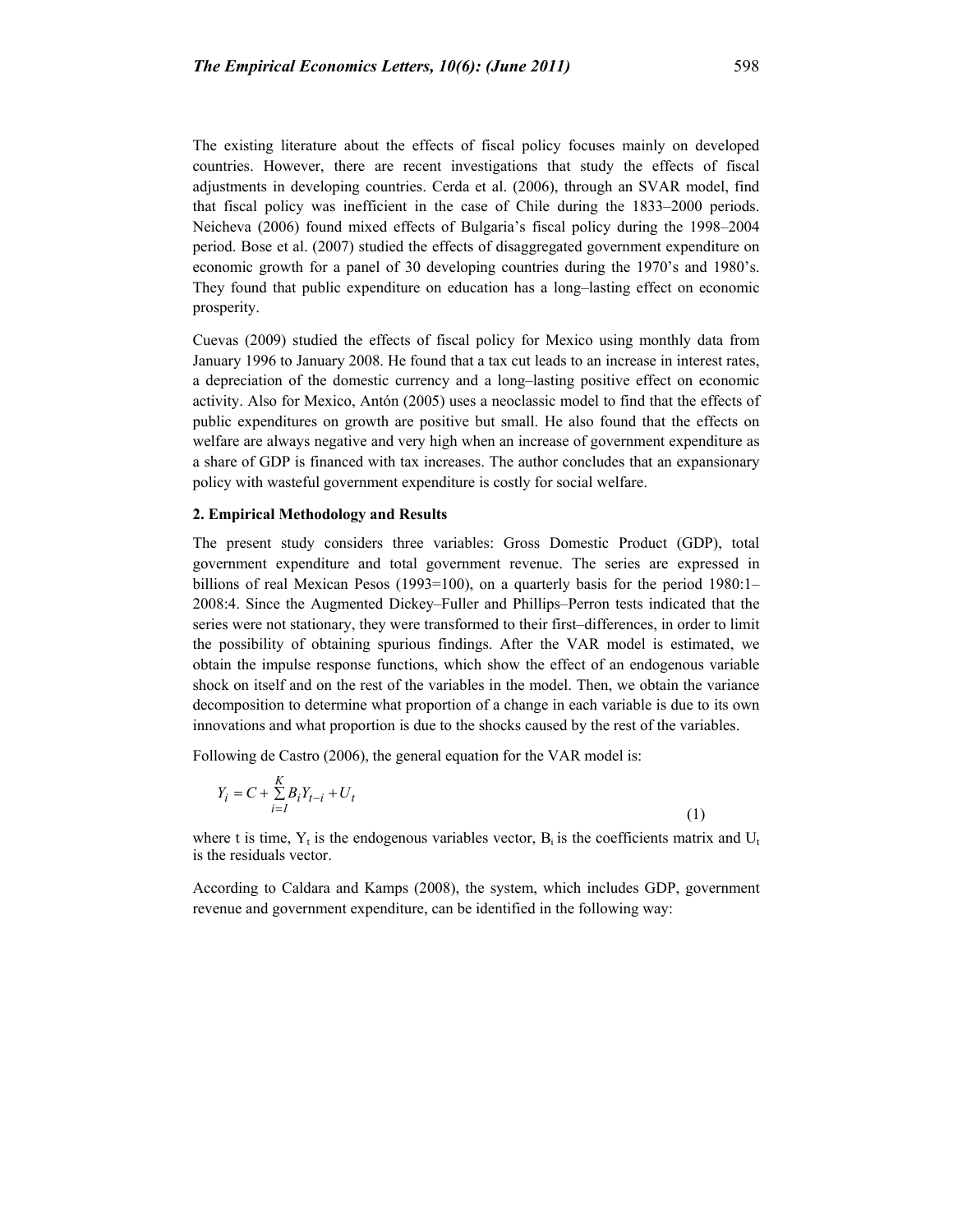$$
u_t^g = v_t^g
$$
  
\n
$$
u_t^y = a_{2,l} u_t^g + v_t^y
$$
  
\n
$$
u_t^{nt} = a_{3,l} u_t^g + a_{3,2} u^y + v^{nt}
$$
\n(2)

The order of the variables has the following implications: (1) Government spending does not contemporarily react to the shocks of the rest of the variables; (2) GDP does not contemporarily react to the government revenue shocks, but it is affected by the contemporary shocks of government expenditure and, (3) tax income is contemporarily affected by the innovations in government expenditure and GDP (Caldara and Kamps, 2008).

We used the AIC, HQIC, and SBIC tests to determine the optimal lag length, which was found to be equal to four quarters. The results for the VAR model are shown in Table 1, where it can be seen that the coefficients of public expenditure are negative and statistically significant in lags 2 and 3. Thus, the results indicate the presence of non– Keynesian effects on GDP during the short term for the innovations of government expenditure. Table 1 also shows that government revenues are only significant during the 4<sup>th</sup> period.

|                                                | Coefficient  | <b>Standard Error</b> | z       | P > z | [95% Confidence Interval] |              |  |  |
|------------------------------------------------|--------------|-----------------------|---------|-------|---------------------------|--------------|--|--|
| <b>First-difference Government Expenditure</b> |              |                       |         |       |                           |              |  |  |
| $L1$ .                                         | $-0.4247162$ | 0.3863703             | $-1.1$  | 0.272 | $-1.181988$               | 0.3325557    |  |  |
| $L2$ .                                         | $-0.8699312$ | 0.4082328             | $-2.13$ | 0.033 | $-1.670053$               | $-0.0698096$ |  |  |
| $L3$ .                                         | $-0.8778046$ | 0.4134222             | $-2.12$ | 0.034 | $-1.688097$               | $-0.0675119$ |  |  |
| L4.                                            | $-0.5888374$ | 0.4009795             | $-1.47$ | 0.142 | $-1.374743$               | 0.197068     |  |  |
| <b>First-difference GDP</b>                    |              |                       |         |       |                           |              |  |  |
| $L1$ .                                         | $-0.1607466$ | 0.0964388             | $-1.67$ | 0.096 | $-0.3497632$              | 0.0282701    |  |  |
| $L2$ .                                         | 0.0556443    | 0.0890658             | 0.62    | 0.532 | $-0.1189215$              | 0.2302101    |  |  |
| $L3$ .                                         | $-0.0611574$ | 0.0905435             | $-0.68$ | 0.499 | $-0.2386194$              | 0.1163047    |  |  |
| L4.                                            | 0.6894666    | 0.1010528             | 6.82    | 0.000 | 0.4914067                 | 0.8875264    |  |  |
| <b>First-difference Government Revenue</b>     |              |                       |         |       |                           |              |  |  |
| L1.                                            | 0.1726754    | 0.5000736             | 0.35    | 0.730 | $-0.8074509$              | 1.152802     |  |  |
| $L2$ .                                         | 0.0628262    | 0.5682389             | 0.11    | 0.912 | $-1.050902$               | 1.176554     |  |  |
| $L3$ .                                         | $-0.4933797$ | 0.5729168             | $-0.86$ | 0.389 | $-1.616276$               | 0.6295165    |  |  |
| L <sub>4</sub>                                 | $-1.328354$  | 0.5232095             | $-2.54$ | 0.011 | $-2.353826$               | $-0.3028824$ |  |  |
| Constant                                       | 3.808844     | 3.558257              | 1.07    | 0.284 | $-3.165212$               | 10.7829      |  |  |

**Table 1: Coefficients for the First–difference GDP Equation**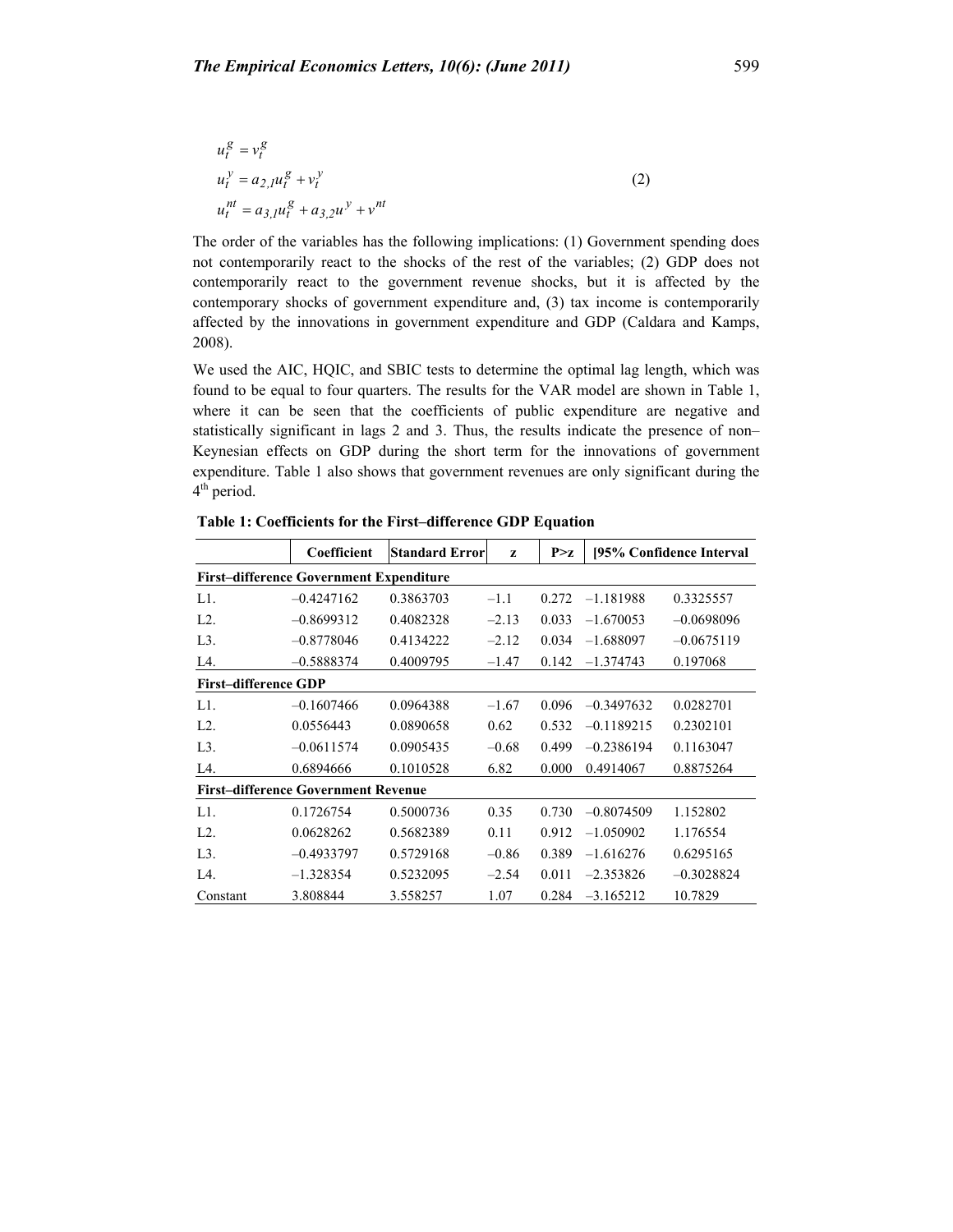The impulse response graphs are shown in Figure 1. The first column of the set of graphs shows the effects that each variable has on GDP; the second column displays the effects on public spending and the third column shows the response of the variables to government revenue. The middle graph in the first column shows that the effect of a positive shock in government expenditure upon GDP is negative during the 2<sup>nd</sup> and 3<sup>rd</sup> quarters, slightly positive in the  $5<sup>th</sup>$  quarter and then it stabilizes afterwards.



#### **Figure 1: Impulse Response Functions**

The variance decomposition for GDP was obtained for the 40 quarters following the innovation. . Table 2 contains data for quarters 4, 8, 12, 16, 20, and 40. The second section of Table 2 shows the percentage of the GDP variance explained by each variable. In the 4th quarter, public spending explains 4.86% of the variance in GDP. This share decreases during the following quarters and, after ten years, it only explains 1.78% of the changes in GDP.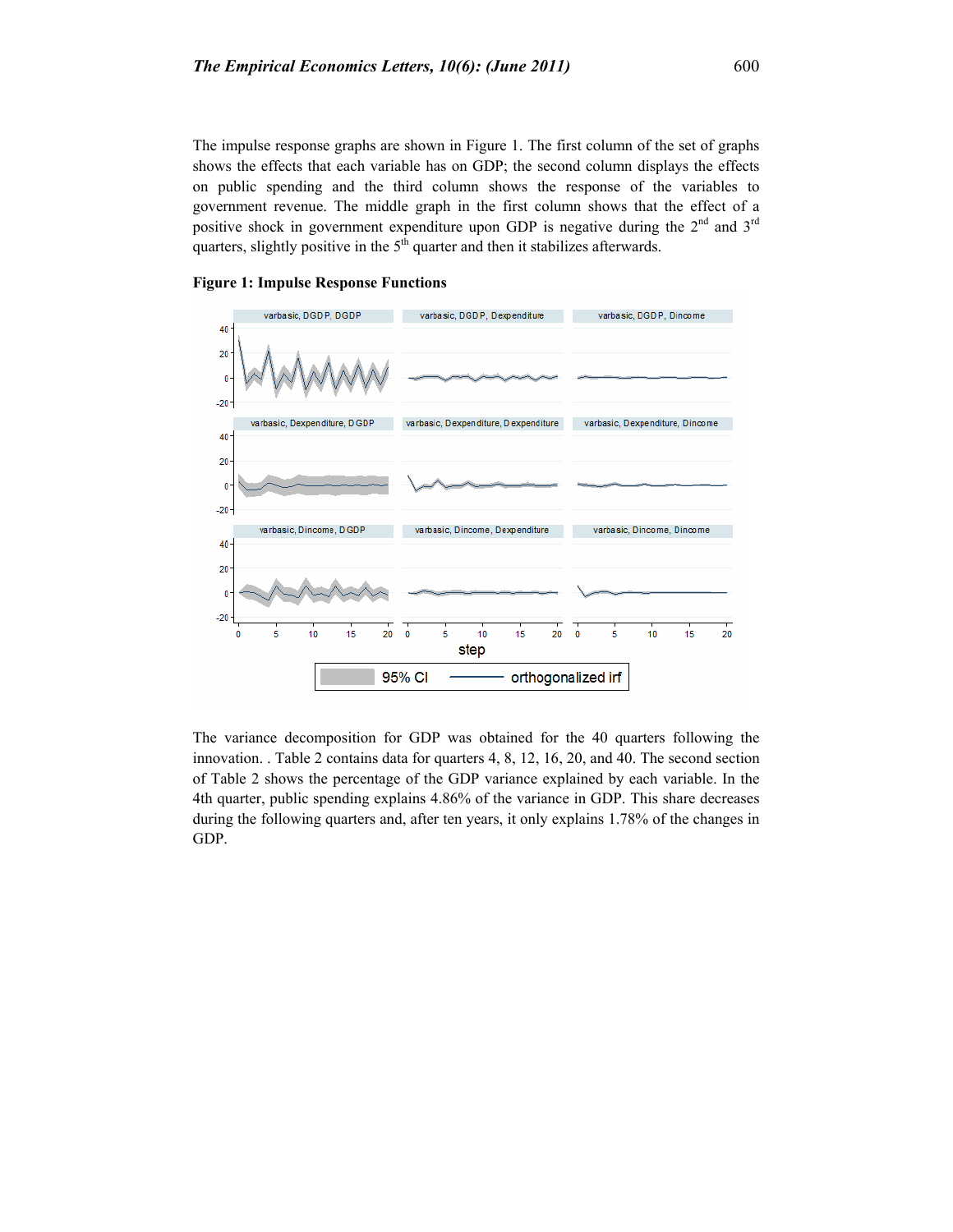| Dexpenditure   |                     |             |                |  |  |  |  |  |
|----------------|---------------------|-------------|----------------|--|--|--|--|--|
| Period         | <b>DExpenditure</b> | <b>DGDP</b> | <b>DIncome</b> |  |  |  |  |  |
| 4              | 94.35222            | 2.724705    | 2.923076       |  |  |  |  |  |
| 8              | 87.72307            | 8.436720    | 3.840210       |  |  |  |  |  |
| 12             | 81.78522            | 14.35462    | 3.860152       |  |  |  |  |  |
| 16             | 76.65322            | 19.34084    | 4.005935       |  |  |  |  |  |
| 20             | 72.48358            | 23.25684    | 4.259587       |  |  |  |  |  |
| 40             | 61.15127            | 33.66944    | 5.179291       |  |  |  |  |  |
| <b>DGDP</b>    |                     |             |                |  |  |  |  |  |
| 4              | 4.864907            | 94.06738    | 1.067718       |  |  |  |  |  |
| 8              | 3.503543            | 91.31860    | 5.177857       |  |  |  |  |  |
| 12             | 2.832007            | 90.20751    | 6.960480       |  |  |  |  |  |
| 16             | 2.460143            | 89.72480    | 7.815053       |  |  |  |  |  |
| 20             | 2.240462            | 89.50855    | 8.250990       |  |  |  |  |  |
| 40             | 1.784857            | 89.38957    | 8.825574       |  |  |  |  |  |
| <b>DIncome</b> |                     |             |                |  |  |  |  |  |
| 4              | 4.223208            | 1.848213    | 93.92858       |  |  |  |  |  |
| 8              | 8.478148            | 2.445126    | 89.07673       |  |  |  |  |  |
| 12             | 10.36044            | 3.437081    | 86.20247       |  |  |  |  |  |
| 16             | 10.97495            | 4.319756    | 84.70530       |  |  |  |  |  |
| 20             | 11.13261            | 4.927697    | 83.93969       |  |  |  |  |  |
| 40             | 11.11834            | 5.744155    | 83.13751       |  |  |  |  |  |

#### **Table 2: Variance Decomposition**

## **3. Conclusions**

The results of the VAR model used in this paper show that a positive shock on government expenditure has a negative effect on GDP during the  $2<sup>nd</sup>$  and  $3<sup>rd</sup>$  quarters, indicating the presence of non–Keynesian effects. This finding is consistent with the empirical evidence found by other authors for the cases of Australia, Belgium, Netherlands and Ireland (Alesina and Ardagna, 1998); Germany (Lucke, 1999) and Spain (de Castro, 2006). It is also consistent with findings for the case of developing countries, such as Chile (Cerda *et al.,*2006).

Even though we found evidence of non–Keynesian effects of public expenditure on GDP in this study, we cannot rule out the possibility that some types of government expenditure could be efficient, as pointed out by Bose *et al.* (2007) and Anton (2005), who mention that government expenditure in education can have positive effects on economic growth.

Suggestions for further research include the use of disaggregated government expenditure data in order to identify the effect of each type of government expenditure upon output, as well as the need to analyze the effects of fiscal policy on private consumption and investment.